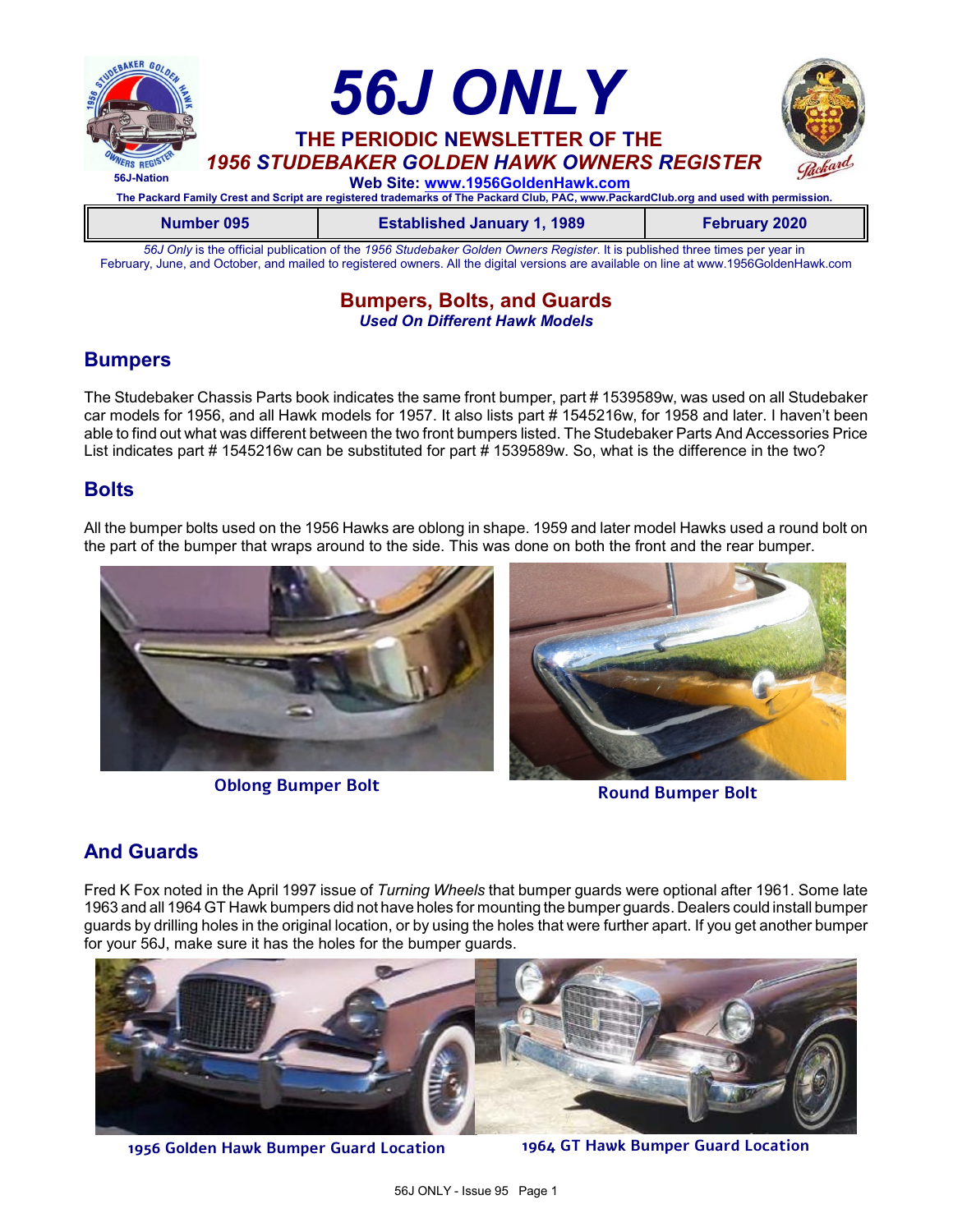### **Horsepower-Per-Pound Leader** *Chrysler 300B, The 56J or Something Else?*

Since I first got involved with my first 1956 Golden Hawk, I've seen many articles, statistics, posters, and videos claiming three different cars were the leader in the horsepower-per-pound category.Most credited either the 56J or the Chrysler 300B as the top dog, with most sources giving the nod to the 300B. My own research initially supported this claim.

This past December, Richard Quinn sent advanced copies of an article he was preparing on 1957 Silver Hawks, to George Krem, Bob Palma, and me,. A brief mention of the horsepower-per-pound leader prompted Bob to offer a correction. Referencing *The Standard Catalog of American Cars 1946-1975*, Bob showed the 300B was second to the 56J with horsepower-per-pound ratio of 12.281 for the 300B vs 12.218 for the 56J. We all agreed that the 56J was in fact, the leader in that category for 1956 American cars.

However, I kept thinking about that third car. Oddly, I saw just one poster several decades ago proclaiming the 1956 DeSoto Adventurer as the horsepower-per-pound leader. On my Horsepower Statistics chart posted on our web site, I showed the Adventurer in fourth place behind the Pontiac Strato Streak Powerpack. The reason for the discrepancy was inconsistent weights shown for the various vehicles. The horsepower ratings were consistent throughout, but apparently no one knew for sure what each car weighed.

I checked my edition of the *Standard Catalog of American Cars*, and discovered it showed different weights for both the 300B and the Adventurer, than I showed on my chart. Using the weight figures shown, the Adventurer is the hands down winner. The 320 HP Adventurer weighing 3870 pounds produced a horsepower-per-pound ratio of 12.093. Bob and I agree that this *Standard Catalog* reference is probably the most accurate of all the sources we checked. **NOTE: See Bob's remarks in** *The Studebaker Co-Operator* **column in the March 2020** *Turning Wheels*

Introduced in 1956 as a sub-series of the top level DeSoto Fireflite series, the Adventurer was originally marketed as a limited production two-door hardtop, and available in a white/black/gold color scheme only. The first Adventurer came with a hi-output 341 cubic inch Hemi V8, dual exhausts and custom appointments and trim. A total of 996 cars were sold in its first year.

# **56J Engine Weight And Handling** *From Bob Palma*

A common misconception is that the Packard V-8 is heavier than the Studebaker V-8. While this is true of stripped engines, it cannot be true of those engines powering Golden Hawks. Due to the considerable weight of the supercharger and its requisite components, the weight difference as installed in Golden Hawks, if any, is negligible.

Anyone who has ever hefted, much less installed, the supercharger and components on a 1957-1958 Golden Hawk knows that the consummate package is downright heavy. The supercharger itself, the cast iron water-pump manifold bracket adapter, the tensioner assembly, the crankshaft pulley, among other smaller brackets and such, are heavy indeed. Further, all that weight is hanging off the front of the engine, the worst possible place for adding weight.

Now, the shipping weight of a 1956 Golden Hawk is 3360 pounds. A 1957 Golden Hawk is 3400 pounds. Further, the 1956 model has a heavier, larger-diameter 3-spoke steering wheel (as opposed to the smaller 2-spoke on '57s and '58s), and the added weight of the lower body side moldings not on a '57, and the added weight of the die-cast checkmark "breaks" below the rear quarter windows and, of course, the fiberglass fins. Further, the separate lower shock absorber mounting brackets, eliminated on 1957 models, might weigh a pound apiece; all added heft on the 1956 model.

The only thing heavier on a 1957 Golden Hawk when compared to a '56 are the steel fins. I contend that if you piled up all the extra weight from a 1956 Golden Hawk against the heavier 1957 GH's steel fins, the 1956 model would be even lighter yet when compared to the 1957 model!

So in my *never-so-humble* opinion, all this nonsense about the Packard engine being heavier than the Studebaker V-8 as installed in 1956 and 1957/1958 Hawks is just that, nonsense! It made good press at the time, but I suspect it was a classic case of media writers reading and parroting what each other said, rather than doing their own research.

So why might the 1957 model handle better, as was reported? Well, the 1957 model had new variable-rate front springs with recalibrated shock absorbers to accommodate the dampening rate of those springs. In fact, the 1957 Shop Manual supplement distinctly says, "the shock absorber valving was changed to accommodate the new variable rate springs."

Further, when the 1957 front suspension was tweaked, the King Pin Inclination Angle was changed from 5.25 degrees in 1956 to 6.00 degrees in 1957. All these things could account for the 1957 Golden Hawk handling better despite its weight being more, not less, than the 1956 model.

So much for the "heavy Packard V-8" being responsible for the 1956 model not handling as well as the 1957 model. If the supercharged Studebaker V-8 really was lighter than the Packard V-8, why would the shipping weight of a '57 be 40 pounds heavier than a '56, when the '56 was hauling around the additional weight of the other components mentioned above?

I have not measured the distance between the firewall and the front of the engine, but both engines seem to be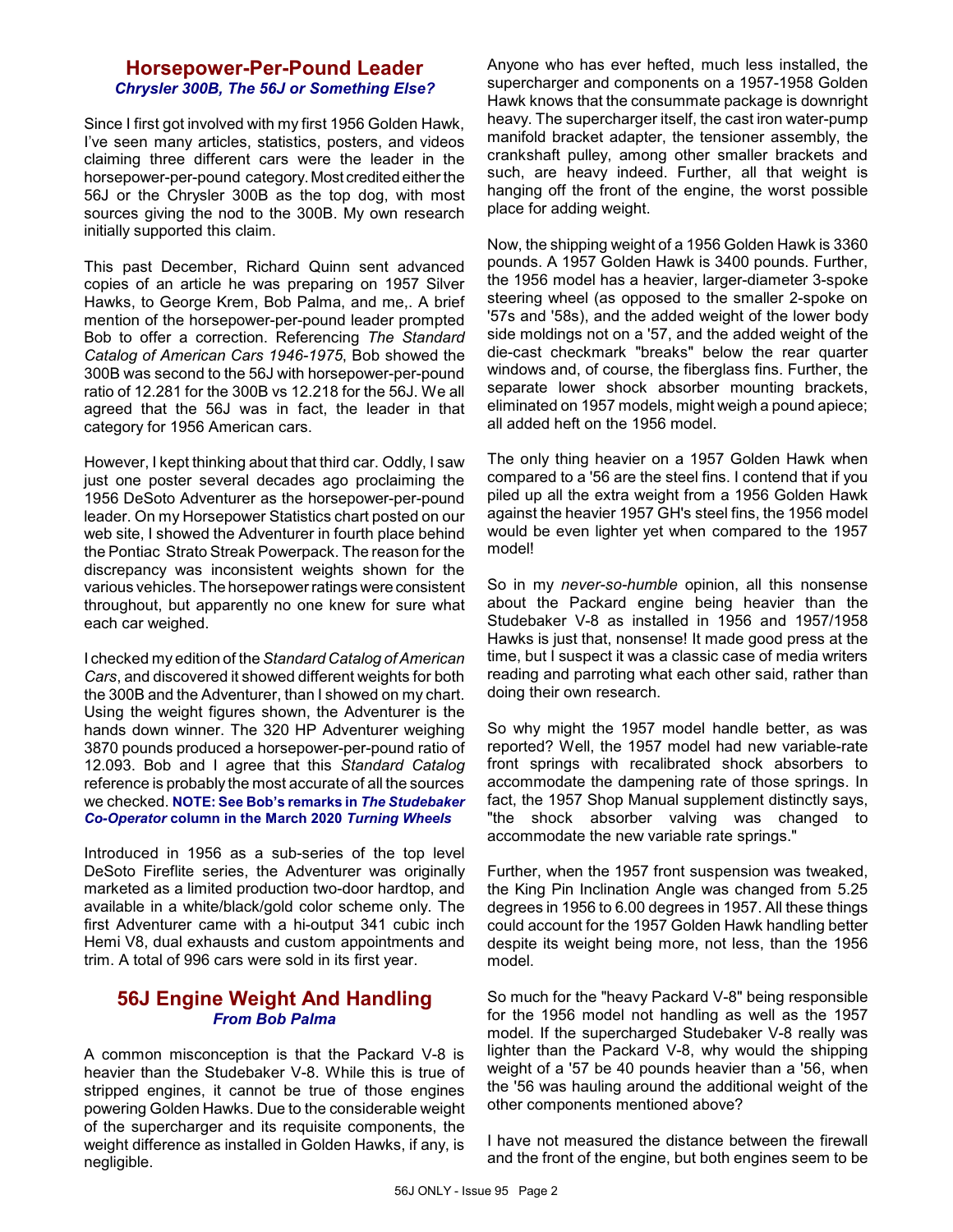nestled about as close to the firewall as humanly possible, so I take exception to the notion that the Studebaker engine is mounted further rearward than the Packard engine. Of course the front of the Packard engine comes closer to the front of the car; that's to be expected because it is a longer engine, not because of how it is mounted in the chassis!

As to the weight bias thing, all the added weight of the supercharger and components are on the front of the engine, extending its effective length as installed and hurting the car's overall weight distribution.

I can't emphasize that enough: There's a marked difference between a "regular" Studebaker V-8 and a supercharged one as installed in 1957 Golden Hawks. That reality dramatically affects (or should affect!) any discussion of weight distribution and handling when comparing 1956 and 1957 Golden Hawks.

Well, that's my opinion and I'm sticking to it. As you know, so much history goes down as established fact over time when, truth be known, it's just a matter of people repeating what they've read elsewhere because it makes a good story and makes them sound intelligent. Does anybody really think Studebaker would have gone to all the trouble to supercharge their own engine if Packard V8s would have been readily available for the 1957 model year? Not me.

# **Serial 6800001 Update** *By Dan Cyr*

**NOTE: As many of you know, Dan Cyr owns the first 1956 Golden Hawk that was assembled at the Studebaker plant in Vernon, California. Allen Barth was handling the restoration, but passed away in June 2017. I wrote to Dan to see if anything was being done on his 56J. - FJA**

Patience is the word here. Yes Allen has passed. I don't know if you also heard their main shop building burned down a couple of years ago. Fortunately my Hawk was not in that building at the time. It took quite a lot to get the building replaced and the insurance settled.

I saw Allen as the new building was almost completed. The devastation to some cars involved in the fire was startling. Most of the bodywork on my car was complete including new floors in the cabin and trunk. Unfortunately they had a lot of catch up work on other cars before additional work on mine.

Since Allen passed I talked to Jim, his son and he is carrying on the business. Unfortunately business wise it was quite a mess. Jim was doing his best to straighten it out while keeping the lights on.

The engine and trans are at a shop in Oregon run by a guy named Paul Dickinson. He is working with Jim on other projects and he tells me Jim is getting pretty much caught up and the business is in much better shape and they should be getting to the Hawk soon.

I would much rather have them working on the Hawk when things are going well, than under pressure. I am trying to be patient and as long as the end result is a great restoration of the Hawk, it will be worth the wait. *Note: I sent Dan's Email to Brent Hagen who was the one who initially reported finding this car. Here is what he had to say: - FJA*

*Thank you for the update from Dan. I did not know about Allen's shop burning down. I had wondered if his son would take over the business. I visited their shop back in 2014. I recall his son and a friend doing the body work and paint at the shop. At the time he was finishing up on Ed Kann's 56J. - Brent*

#### **Jet Streak** *From Kenny Durkee*

In the spring of 2017, I got a call from my friend Brent Hagen offering to sell me his "other" '56 Studebaker Golden Hawk. He had nearly completed restoration of one, and had intended to do this one as well,. His precious wife was ill and needing concentrated care and this project would have to go to facilitate that. My wife Kathy and I went to see it, settled on a price, and towed it home. Brent offered me the car because I had recently completed a '57 Silver Hawk for Kathy and he liked my work.

This '56 is a special car and he wanted to see it done well. It's a Vernon-built car, originally Seaside Green/Snowcap White (poorly repainted some green many years ago), with power steering and a manual transmission with overdrive. Just the way I wanted one. Virtually rust-free and never wrecked, it's a great base on which to build.



Now I've been a Hot-Rodder my whole life, but I respect important and historical cars. What has always interested me is the idea of "Phantom" cars: Cars that *could* have been

built by the manufacturer, but weren't.

When I built Kathy's Silver Hawk, I sat her down and laughingly told her this was going to be just like buying a car at the Rolls-Royce Dealership. Whatever she wanted it to be, it could be. So she went to work on picking colors, upholstery, trim etc, personalizing it to her liking.

It has trim and mouldings from '55, '56, 57,. and '62... from Commanders, Golden Hawks, GT Hawks, etc. Rene` at *Southeast Studebaker* took our upholstery material and stitched up an accurate Golden Hawk pattern interior and door panels to fit our Silver Hawk doors. The completed car I like to call a "Platinum Hawk". So It's All-Studebaker, but not strictly "Original". We named it "Hazel".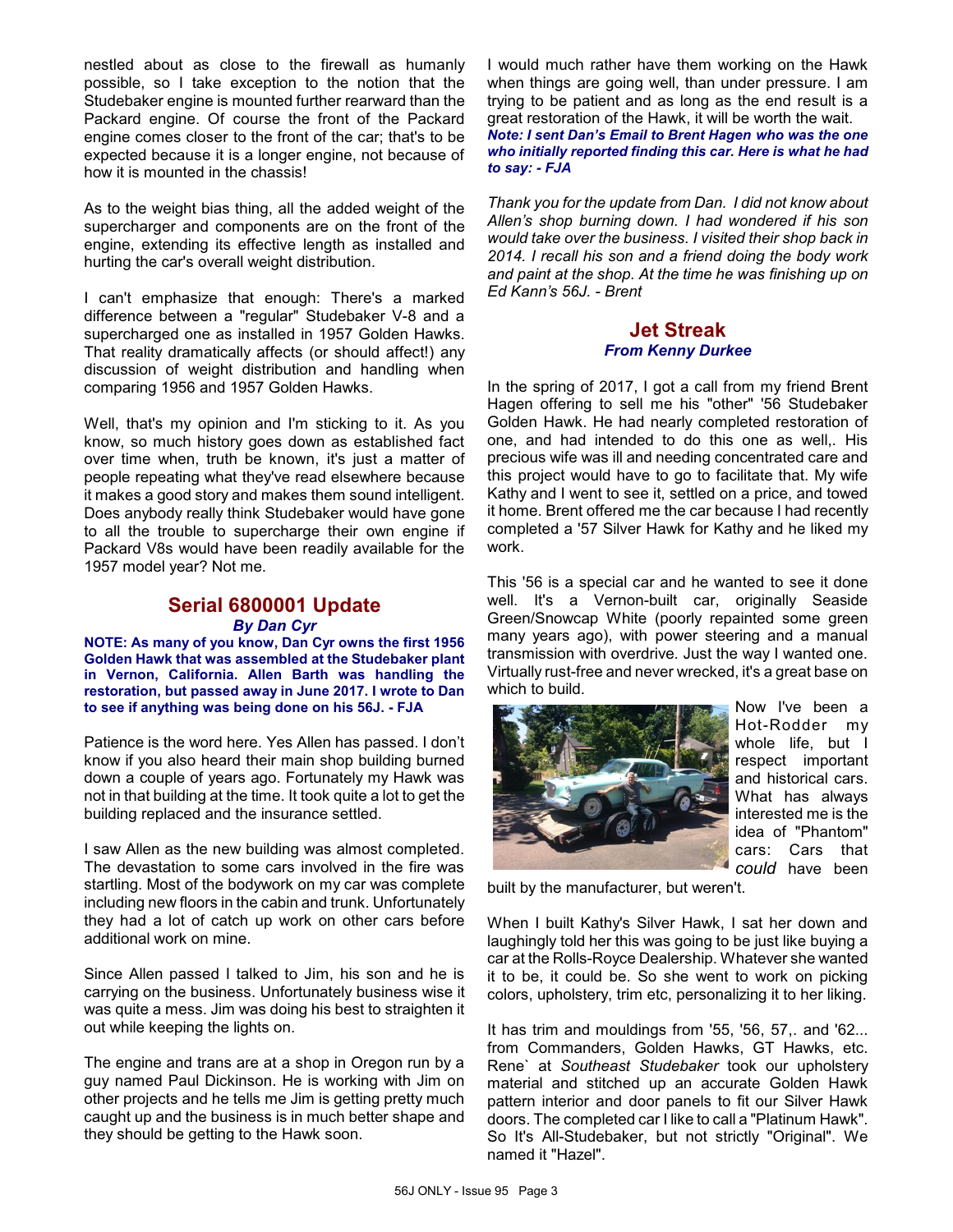This is the direction I am going with our Golden Hawk. Since it was already a manual transmission car, I felt it has more of a "Performance" edge to it than others. That, and, Oh-- it already had freshly rebuilt correct Dual-Quad carburetors on it (they have been on the car since new? Or at least, decades.). Brent had also installed a fresh Twin-Traction 3.92 Rear End, all built with NOS parts , of course. We named this car "Elbert" after my late, Hair-on-Fire Hot-Rod Uncle Elbert.

I began researching what a "Jet-Streak" Hawk was, and read anything and everything I could on the subject, collecting pictures and documentation. Being a Hot-Rodder and a Phantom car guy, I of course settled on the idea of procuring a '56 Packard 374 for it. (Insert Smiley-Face Emoji here...), while keeping the original engine in storage. I put out feelers and was very excited to find a seller in Florida with a NOS 374 Fitted Block Assembly, still strapped to it's original pallet with "Packard"-marked strapping.



It was almost a ceremonial moment when it came time to cut those straps! That find was the biggest impetus into deciding to build the most modern, highest-quality 374 I could. Going to my favorite

machine shop, *Pacific Auto Machine* in Renton WA, I met with the machinists to develop a plan.

The cylinder heads would be built with hard exhaust seats for use with modern fuel. The somewhat unusual Packard "Guide-less" valve guides would be replaced with modern bronze, replaceable guides. The dual valve springs called out for Jet-Streak engines were still available from Isky, and I ordered a set, but subsequently didn't use them, as my machinist thought the spring pressure was so high that it would cause premature cam wear, and also would be unnecessary at the useful RPM rating of the Isky cam. We instead used Big-Block Chevrolet springs, and shimmed them to get exactly the spring pressure we wanted. The heads were machined off around the new guides to expose the tops of them, in order to use modern, positive-seal Viton stem seals.

The solid-lifter-spec camshaft was custom-ground at Delta Camshaft in Tacoma, Washington to match Isky's "E-4" Street-strip grind, called out for Jet-Streak engines. The solid lifters we used were Mopar early-Hemi, and the custom-built adjustable pushrods were also supplied by Isky- P/N 803L.

On the bottom end, Brent, my Hero, had tucked away a very rare, NOS forged-steel crankshaft, P/N 440989, still in it's dusty box. This wasn't cheap (Brent, you Rascal!), but I thought would be the frosting on this big, iron cake. I then had all internal rotating parts balanced. The oil system was upgraded byusing a Hudson/Nash "Hash" oil pump which interchanges, but is a better design that supports the lower end of the pump shaft in the bottom plate, which the Studebaker/Packard pump does not. Brent, of course, had an NOS one for me. Jack Vines supplied me with the upgraded cam plate and spacer ring, which modulates the oil supply to the timing chain and retains better oil pressure.

When assembling the engine, I used a late '80's Cadillac two-piece rear main seal rather than the Packard rope seal, and a modern front lip seal as well. Brent had just rebuilt the correct-numbered carburetors just before I bought the car, so I installed them, alongside freshly chromed "Packard" logo 374 valve covers.

Along with an NOS distributor, I will be running electronic ignition, rather than the dual-points that would have been used "back in the day". I now have a fresh rebuilt T-85 Transmission ready to install with the engine, a new stainless exhaust system, a restored fuel tank, Turner front disc brakes, and a new correct green interior, all waiting to be installed in the car as soon as a couple other Studebaker projects get out of the garage!

# **Vernon CA Plant - Correction** *From Richard Quinn*

Hope this finds you doing well. Thanks as always for the latest issue of *56J Only*. Always read it cover to cover.

One error I noted concerned the building of the Vernon, Calif plant in 1938. It actually began production on November 23, 1935 and ended on June 6, 1956. A grand total of 265,976 vehicles were assembled there. The only trucks ever assembled there (350) were the '37 Coupe Expresses. Just thought you might want to know. Keep up the good work.

*NOTE: Thanks to Richard for providing the correct information.*





*Letters From Our Readers.* **(Edited as required.)**

#### **Joe Birkel September 30,2019**

# 689 Thanks for entering my car in the Register. The previous owner was Aldolf Weber, Bethlehem, PA. He was the original owner. We bought it in 1968. Really hope to get it back on the road.

Thanks for all your diligence to the 56J. Wish they got more respect and the values were higher. It makes investing in them iffy at best.

#### **Frank Hunter October 16, 2019**

This is Frank Hunter from central PA. I have been a member of 56J for many years now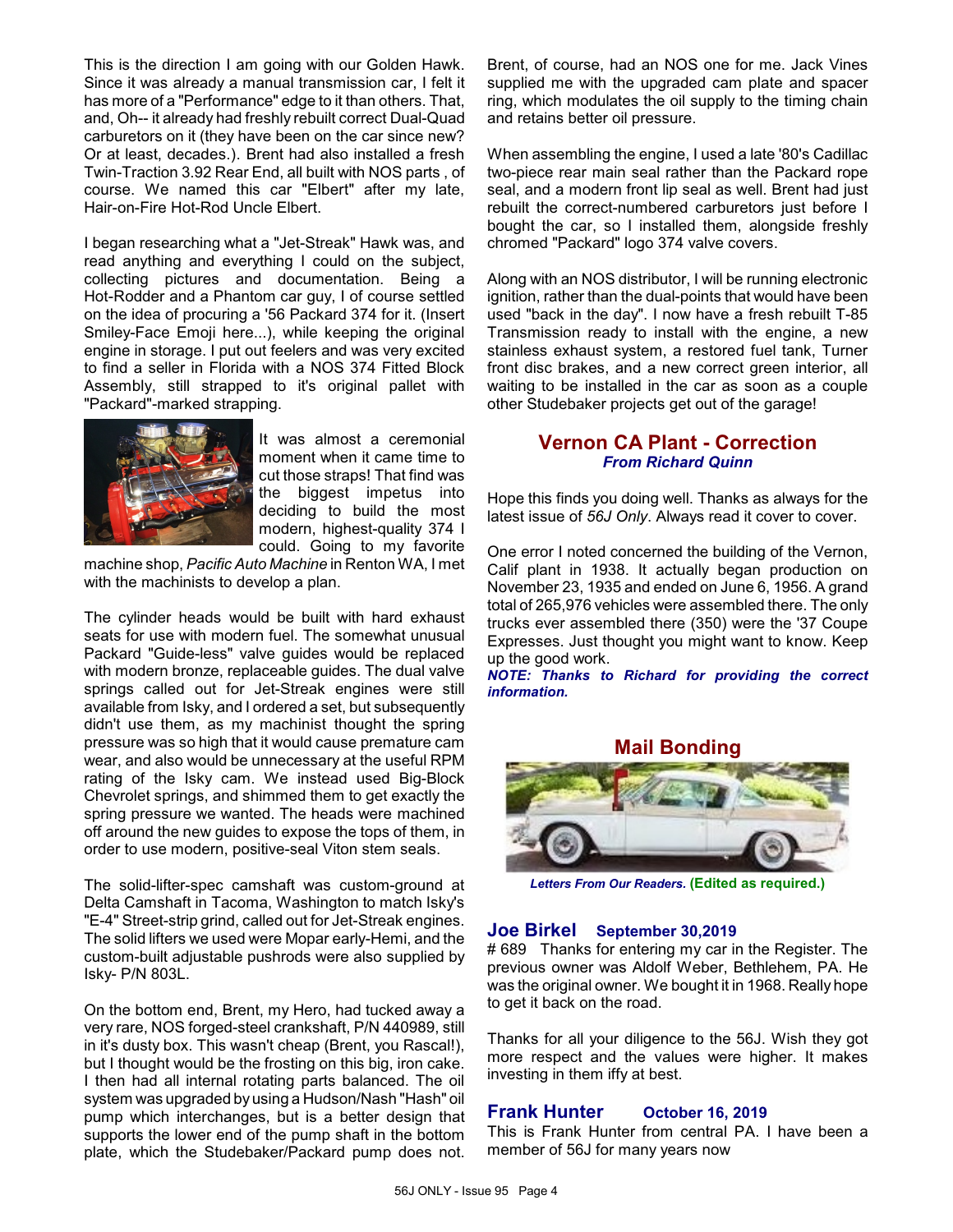Obviously I have a 56J Studebaker that I've owned for almost 40 years and have been working on it for the last 10-15 years.

Anyway I am getting more serious in trying to get it finished and it's at a resto shop in Allentown. I am looking for a real nice used steering wheel and probably will need other various parts as this project continues.

Do you have any extra miscellaneous parts or do you know any Studebaker people that I can contact for my future needs? *Note: Try* [www.StudebakerVendors.com](http://www.StudebakerVendors.com).

### **Dick Button October 17, 2019**

I might have mentioned that I got a pair of NOS front fenders with the 56J I purchased at auction this summer. I am working towards finding resources to remanufacture those at reasonable prices. I found resources if price were no object, but talking with Jim from Studebaker International and Mark from Classic Enterprises, we think \$1,000 per fender is probably the top end of market interest. I am planning to put a notice in the SDC forum soon about this possibility and will have a survey site to get an idea of interest.

If anyone would be interested in purchasing these fenders should they become available, please respond to this survey.<https://www.surveymonkey.com/r/QFNLNNY>

### **Predrag Gligorovic October 24,2019**

1956 Golden Hawk EUROPEAN ADVENTURE almost ruined by the old car insurance company. Just s short update on our little trans Atlantic adventure.

We decided to move to Europe and we are taking our 1956 golden hawk with us. I drove it from Winston-Salem NC to port of Charleston SC (350 mi) and loaded it to the vehicle carrier vessel. Straight highway ride, 70-75 mi / hours with some higher while passing. It took 4 weeks for car to arrive to Sweden.

You will need additional insurance to drive US registered car In European union. Unfortunately my (old car) insurance was not a good partner, and caused us some serious heartache with lack of information on short term Oversees insurance (7 days port to meeting and than to garage). I had not expected that insurance would be a problem after years with insurance company but It ended up being a big problem due to insurance losing our requeste 3 times and asking me to wait on their call back. I called again and waited more and called again. After 4 weeks I needed to have an answer. Finally on Friday afternoon after my 5th call to my insurance company, they told me that they can not provide insurance.(2 days before my trip).

I changed all my trip plans, rented a car and trailer to haul my car, and then my lovely wife found an insurance office in London GB working on Saturday. She really made it happen.

Through the British companywe got temporary insurance

(600\$ for 8 days), but at that moment I was so desperate that it was a wonderful bargain. I was finally able to drive my car. I forgot all \$400 paid for hotel changes, trailers and cars from last minute cancellations...it was worth every penny Let's not talk about extremely poor performance by the Insurance company anymore.

In Sweden they use ethanol free gas with 95 octane, so small carburetor change will be necessary, or not if you really appreciate a kick from 70-85 miles while passing. After going through customs in port of Gothenburg I drove additional 350 miles from port home. Fantastic day, in low 40s with clear sunny sky. Lots of thumbs up on the road and appreciation for classic ride.



One of the best rides ever. Just made a whole ordeal with shipping and insurance worth while.

I became a member of Swedish Studebaker club, and looks like in Sweden, exists only one 1956 golden hawk in addition to mine and six 1957 golden hawks.

Our 1956 Golden Hawks are getting more and more sparse, and I thinkt hey are becoming more and more beautiful as time go by. Best regards from Sweden

#### **Bill Perrin October 28, 2019**

Good evening Frank. The former Gary Capwell 56J, Ser # 6030061, has a new owner, as I purchased it. I live in Washington state. I just read the attachment of your letters from Gary Capwell, and the pre-restoration pictures. What amazing stories he writes, with such attention to detail. Thank you so much for sending these.

#### **Bob Palma November 29, 2019**

Question: Do you know of a documented reason why the *Jet Streak* kit was never released for field installation? Studebaker sure went to a lot of trouble to make up the kit only to pull the plug on it after all that work was done. If there's a documented reason for that, I'd like to work it in an article. *NOTE: We've wondered about this for a couple of decades, but have yet to solve the mystery. The answer may be buried in the Studebaker Archives.*

# **Susan Lusted December 02,2019**

Jim Anderson finally has the car back. We got it last weekend. The frame is all repaired. It definitely is 100% better than it was. Jim had disk brakes put on it. The fellow who did all the work had the entire front off the car,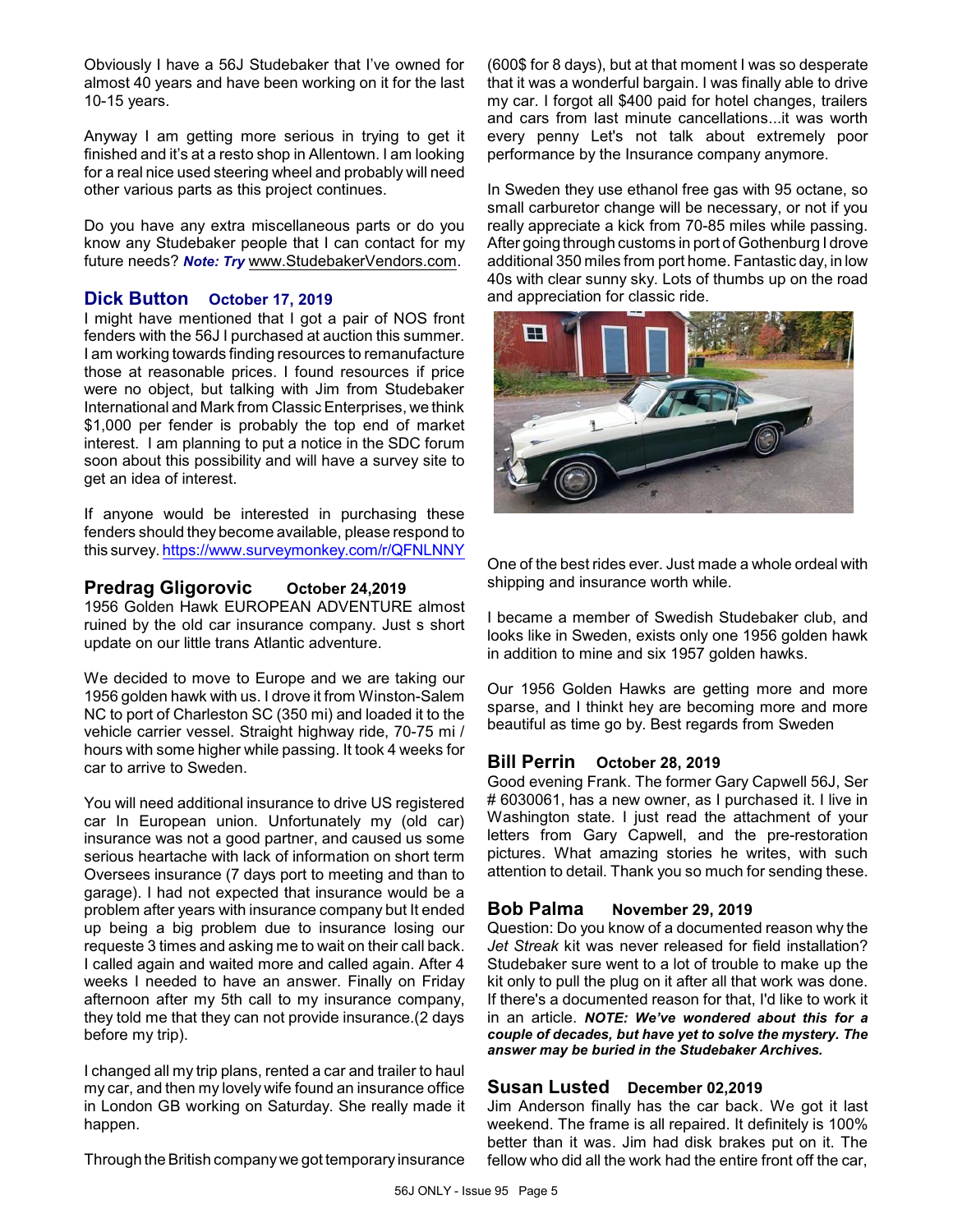and the motor out. He did a phenomenal job and repaired lots. We think that perhaps the Hydro VAC is not working correctly.

Question is there a different one for disk brakes? Also, where would I find information on this?

*NOTE: I wrote to Brent Hagen and Joe Hall to see if they had any information. Here are their responses:*

**Brent** - I have not personally had the front disc brake conversion (with the dual master cylinder set up) accomplished on my 56J's but have been told by other 56J folks who have done this that the hydrovac is not compatible with the disc brake set up as you have to use a proportioning valve between the front and rear brakes. You should have plenty of brakes without the hydrovac just the same. The hydrovac can be removed and the two existing brake lines to the booster coupled together in series. Also the vacuum line to the booster will need to be plugged.

- - - - - - - – **Joe Hall** - To answer the original question, YES there is a different hydrovac (HV) for disc brakes. The one for drums puts out much less pressure so, with discs installed, the pedal pressure will be much greater. In my opinion the original drums, with proper shoe linings *woulda* been best, but it's a bit late now to mention that to you.

However, since you already have discs installed, the next best option is to install a matching HV for discs. The correct one was only used on 63-64 GT Hawks, and is much more rare than the one for drums, which was used on many C/K body Studebakers, 55-64. The only place I know to buy the correct one is the repro that Studebaker International (SI) sells. It is new, so you do not need a core to turn in, and costs bout \$410. I have bought two of those from SI in the last five years. They work great, and make the discs work like they are supposed to.

Another option, which would reduce pedal pressure slightly, is to install a, "tall" pedal to replace the original "short pedal" that your 56J came with. The tall pedal was for standard brakes, and has a different fulcrum ratio to pressurize the brakes with less pedal pressure (by your foot). However, the correct HV will produce much better results.

An easy way to discern the HV for discs is that it only has one, "bleeder valve" whereas the one for drums has two. The disc brake HV will mount in the same place as the current one, without too much modification involved, only a trained eye would know the difference.

The SI part number for the correct HV for disc brakes is 802101, "New manufacture Hydrovac 1963-64 Hawk with front disc". It is on page 258 of their last (2014) catalog. Hope this helps.

#### **Terry Rodino December 22, 2019**

Frank, With this being 2020, would it be neat to challenge the golden hawkers to see how many we could get together at Chattanooga? Do you know how many normally attend? **NOTE: As few as zero have attended at times. I believe there were around 12 at one of the South Been meets**

# **Here We** *Grow* **Again**

*If you move, please remember me when you send your change of address information.*

691 Bill Perrin Ser # 6030061

Vancouver WA Prev Owner Gary Capwell 692 Studebaker National Museum Ser 6033015 South Bend IN Prev Owner Roy Pearson

**\*** = New SN (Not previously registered or reported) *NOTICE: In lieu of dues, and to help keep my records correct, new registration forms are mailed to owners who haven't been heard from for four years. If you receive one, complete and mail it at once or you will be dropped from the mailing list.*

# **The** *"J"* **Account**

*1956 Golden Hawks Registered/Reported/Scrapped*

| 227                                               | <b>Registered Owners</b>                   |  |
|---------------------------------------------------|--------------------------------------------|--|
| 296                                               | Cars Registered (includes parts cars)      |  |
| 343                                               | *Cars Reported But Not Registered by Owner |  |
| 639                                               | <b>Total Cars Registered plus Reported</b> |  |
| Additional Cars Reported as Scrapped<br>48        |                                            |  |
| * Includes cars previously registered but dropped |                                            |  |

afterwards, due to 4 year non-response by the owner.

# **Administrative "Assistance"**

**Special notes and recurring items.**

°**EMAIL CLUTTER**: **I easily get 100s of messages a day, most of which are useless and interfere with the more important items. Please do not send forwarded mail to me. I just can't read it all. This includes anything not 56J related, especially jokes, E-cards, political and religious messages. Believe me, if you send it, I'll get it from 10 others also. Far too much aggravation for me!!!**

°**Studebaker Drivers Club (SDC):** Although we are not officially connected with SDC, they have always been in our corner. I am a life member and would urge every 56J owner to join. It is a great organization and at least two of its Presidents have owned a 56J at one time or another.

°**56JONLY Message Forum** Started by ex-owner Scott Reid in July, 2002 for owners and fans to exchange information. Click on *56JONLY Message Forum* on our home page. **NOTICE:** *If you want to contact me to include something in the newsletter, you must send it to me directly. You can do so through the 56SGHOR web site. NEVER write me at the Yahoo address.*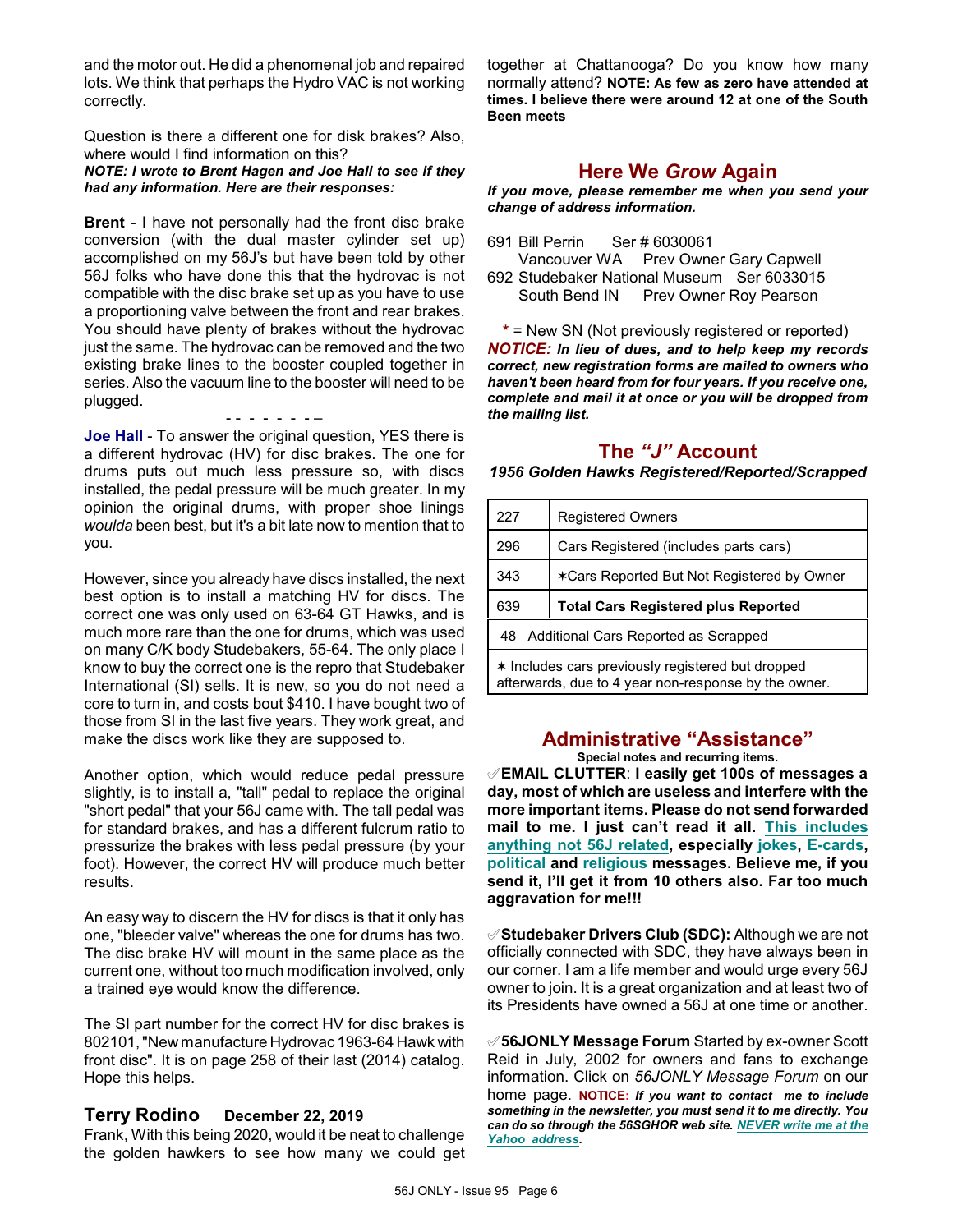°**56J ONLY, Electronic Version** of the newsletter is in color, and undamaged in transit. If you would like to receive it electronically, *and save me a buck and a half*, let me know and send me your Email address. I will send you a notice when the latest version is posted on the web site. You can read it, download it, and/or print it at your leisure. If you are not able to view it on the web site, let me know and I'll send it as an attachment. Anyone with an Email address on file with me, will automatically receive the newsletter notice electronically. **Let me know if you prefer to receive it by mail**. The mangling, ripping, and stains are free.

°**The Four Year Rule** - If we have not made contact during the past four years, I will send a registration form to you with your newsletter, or by Email. You must respond or you will be dropped from the Register. Since we don't charge dues, this is the only way I can be sure you are receiving the newsletter or still own a 56J.

# *Want Ads*

Due to the dramatic increase in printing costs, Want ads are no longer printed in the newsletter. Want Ads are posted on our web site at: [www.1956GoldenHawk.com](http://www.1956GoldenHawk.com) (Click on Want Ads) Also check out our sister site at: [www.StudebakerVendors.com](http://www.StudebakerVendors.com) With links to over 150 vendors doing business on-line. If you don't know how to access the Internet *ask one of your grand kids for help!*

#### **New Ads Since the last issue:**

**For Sale-** My name is Geoff Gogle. a longtime Studebaker enthusiast from southern/central africa and for the last 20 years in British Columbia Canada. My 56J vin 6800467] is on our 56j roster and we really enjoy the group.For the past 4+ years our once lucrative class8 heavy truck export business has been decimated by much cheaper 6x4 trucks from China.our severely curtailed business can no longer our large[10+] Studebaker collection not to mention the engines, transmissions, axles, body and chassis parts etc. We have a documented list of vehicles and parts for interested parties..the model year range is from 1956 to 1964 --coupes--hardtops--sedans and wagons. any help would be greatly appreciated. Kind Regards

Geoff & Norma Gogle Mammoth Truck Corporation - 6095 Austin Road, Summerland, BC Canada V0H 1Z0 TEL: +1 250 583-9142, FAX: + 1 250 494-1495, CELL: + 250 809-4954. norma@mammothtrucks.com (11-2019)

**For Sale-** I totaled my 56J and want to get rid of some leftover parts. Email me if you are interested in anything and I will tell you the condition and you can make an offer. Front grill, defroster, hood chrome (bottom front), antenna, front turn signals, 2 door handles, 3 window handles, 2 water temp, 2 amp 1 oil pressure gauges, cigarette lighter, wheel well chrome, headliner bows, lower trim on bottom of doors and body, 2 studebaker seat belt buckles, radio, interior light, gearshift lever, turn signal lever, radio. Phone # 858-945-2137. Email address is [modell@san.rr.com](mailto:modell@san.rr.com). (10-2019)

#### **56J Club Items** *All Proceeds Help Maintain the Register Some Items are free to view or download on our web site or can also be ordered on-line*



**Complete Package Flash Drive**. 1956 GH Restorers Guide Video plus 1956 GH Parts Catalog, 1956 GH Authenticity Guide (New version), 1956 Owners Manual, 1956 Accessories Catalog, Borg Warner Overdrive Manual, 1955- 58 Chassis Parts Manual, 1953-58 Body Parts Manual, 1956-57 Shop

Manual, 1958 Shop Manual Supplement, *56J Only* Newsletter back issues, 1956 GH Production Orders. \$25.00

**1956 Studebaker Passenger Car Manuals on Disc.** 1956 GH Parts Catalog, 1956 GH Authenticity Guide (New version), 1956 Owners Manual, 1956 Accessories Catalog, Overdrive Manual, 1955-58 Chassis Parts Manual, 1953-58 BodyParts Manual, 1956-57 Shop Manual, 1958 Shop Manual Supplement, *56J Only*



Newsletter back issues, 1956 GH Production Orders. *(Same as the Flash Drive, without the Restorers Guide Video.)*



**1956 Golden Hawk Restorers Guide on DVD** Contains a video version of the Authenticity Guide with many new items discussed. *( Video is Included on the Flash Drive)*

 $$20.00$ 

**1956 Studebaker Golden Hawk Parts Catalog.** Printed version, 320 pages. Includes specifications, part numbers, illustrations, indexes, utility items, and accessory codes, and a list of service bulletins. Formatted just like the regular Studebaker Parts Catalogs (add \$25.00 foreign S/H).



\$60.00



**1956 Studebaker Golden Hawk Authenticity Guide.** (**Black/White only version of the new updated Guide**) Documents most of the quirks with B/W photos and all decals shown.Divided into sections covering the engine, exterior, interior, trunk, paint and accessories (add \$18.00 foreign S/H)

 $$40.00$ 

| Oil Filler Cap, blue/buff                | \$3.00 |
|------------------------------------------|--------|
| Oil Bath, yellow/black                   | \$4.00 |
| Seat Belt, red/black/white (need 2) ea.  | \$3.00 |
| <b>Generator Field Terminal Tag. red</b> | \$1.50 |
| <b>Tachometer Sending Unit Tag, red</b>  | \$3.00 |

**Decals-Tags-**

*Make Checks Payable to Frank Ambrogio.*

**Owners Roster** (For Registered owners only) send Email or SASE